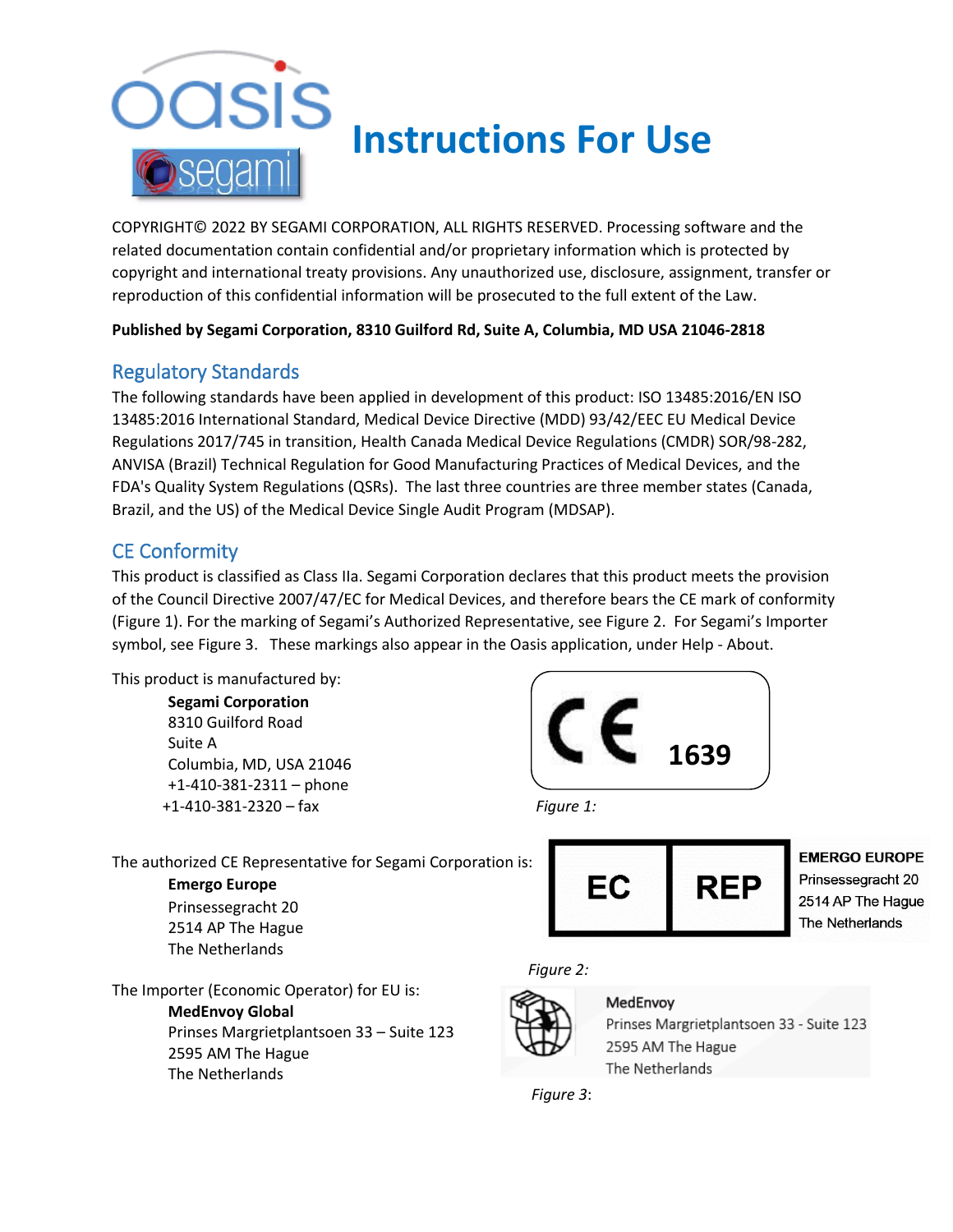## Program Description

Oasis is an advanced visualization, quantification, and reporting software solution for nuclear medicine diagnostic imaging. It integrates multiple modalities — SPECT, PET, CT, and MRI — for the accurate interpretation of organ function and anatomy in a single, comprehensive environment. The intuitive, user-centered environment guides the user while providing configurable preferences for workflow personalization. The core functionality is to provide an accurate environment for quantification and display of nuclear medicine images and other related modalities. It supports a wide variety of study types, based on European and North American published standards and guidelines. Oasis provides a non-manufacturer specific solution for review of images from a wide variety of available scintigraphic cameras. Data may be passed to Oasis either from a connected or integrated Oasis server/database or from various commercially available PACS system databases. The system is intended for use in imaging centers and hospitals by qualified nuclear medicine personnel trained in the use of the Oasis product.

Users without normal color vision should use select non-quantitative greyscale color tables and may require additional training.

## Indications for Use

Oasis is indicated for processing and review of diagnostic medical images produced by DICOM based multi-modality sources; in other words it provides the physicians with a tool to get, format, store and display diagnostic image data in all traditional manners; to add three-dimensional and multi-planar renderings to the displays; to fuse multimodality images and to display certain kinetic attributes of the imaged organs and systems.

Analysis in Oasis is NOT intended to be used as a replacement for visual interpretation nor as a diagnostic tool without other clinical and laboratory information.

Oasis is not used to treat the patient, to monitor vital signs or to give a direct diagnosis of disease.

## Using Oasis

### Opening Oasis

- Double-click the Oasis icon on the desktop.
- Once the login screen appears, enter the username and password and click [Login]. The patient/study browser screen will appear.

### Closing Oasis

- First, close any application currently in use by clicking  $\bigotimes$  in the top right of the screen.
- Then close the patient/study browser by selecting the File ► Logout menu or by clicking  $\mathbf{X}$  in the top right corner.
- Finally, click [Exit] in the login screen.

### About Oasis Display

• Because the Oasis display is customized automatically for each protocol, the number of screens, pages, and viewports rendered will vary, depending upon the clinical application protocol in use.